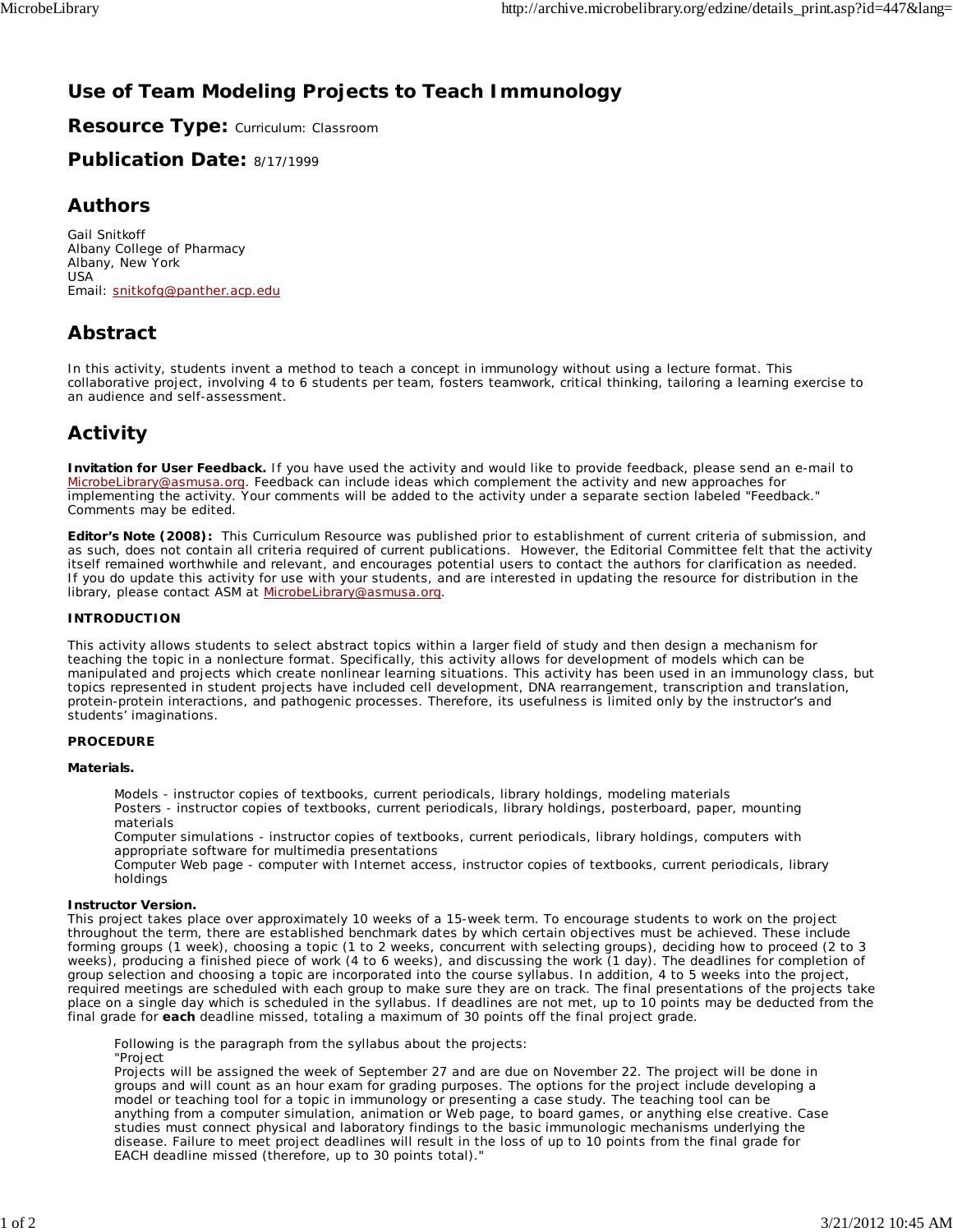The project can be introduced by explaining that many of the topics covered in the course are descriptions of microscopic or submicroscopic events which take place in and between cells and that understanding many of these interactions is not intuitive. The class can also discuss learning styles, emphasizing the fact that a great number of students are visual, kinesthetic, or multimodal learners; thus, use of the spoken and written word does not provide an optimal learning experience. Therefore, students are encouraged to rethink the course as visual images or models, rather than words to be memorized.

Since this is intended to be a collaborative group project, students are required to form their own teams containing 4 to 6 members. Many students prefer to work as individuals, so group formation is often difficult for them. The process can be facilitated by requiring that all groups be formed by a specific day (students not in groups lose credit). Students can also be assigned to specific groups by the instructor. Once groups are formed, students receive a grading rubric, so they know what criteria will be used in evaluating the project.

Following the formation of groups, students are required to choose a topic. Students may choose a topic from numerous sources, including the course syllabus, a list of immunologically mediated diseases, tests using immunologic reagents, or a topic of their own. All topics are to be registered with the instructor. List of immunologically mediated diseases

Students research their topics, with help from the instructor to find resources when necessary, and identify a method for teaching the topic. The instructor should avoid providing assistance in selecting a presentation method, so there is no impetus for students to model what the instructor "wants" instead of what they have learned. This exercise requires students to find creative solutions for their learning (and teaching). Teaching material can be presented in the form of models, posters, computer simulations, or an Internet Web page. Students must verify that all information presented is correct and supply a bibliography for their work. Beyond that, the information presented is specific to the type of project.

*Models.* Models can be constructed from whatever the students feel is most appropriate for the task. Possible materials include, but are not limited to, styrofoam, papier-mâché, wood, pipe cleaners, pipe insulation, clay, or polymer clay (e.g., Fimo). The best models are often interactive rather than static.

*Posters.* Posters should be visually interesting and provide information which incorporates images and the written word.

*Computer simulations.* Simulations should be visual and not based solely on the written word. A student using the simulation should be able to access information in a nonlinear manner.

*Computer Web pages.* Web pages should be visually interesting (not based solely on the written word) and contain links to additional sites or pages as appropriate. Additional links, quizzes, and other information are regarded positively.

After all projects are completed, an informal presentation session is held. This can be set up similar to a poster session, but with all projects available for inspection. At all times, each project must be staffed by at least one member of the group who can provide further explanation or discussion. Access to computer-generated projects is provided via computers set up at the presentation. Both students and faculty can avail themselves of the opportunity to discover new information and new ways of viewing immunological concepts.

In addition to the instructor evaluating the level of understanding and execution of the project, this exercise provides a good opportunity for students to assess their own work. When students hand in their project, they also hand in an assessment form. This form allows them to grade their project using the same rubric as the instructor. The rubric is general enough to allow for variation in project design and specific enough to afford ease in grading. Students can also be given the opportunity to reflect on the learning experience that this exercise provided through use of a survey form which can be handed in with the project. Immunology Project Assessment Form

Rubric for Grading Immunology Project

**Safety Issues.** Not applicable.

#### **ASSESSMENT and OUTCOMES**

#### **Problems and Caveats.**

Students often have problems within their groups. Dysfunctional groups are becoming less common, but significant amounts of time can be spent dealing with them. In an effort to ease the transition to working in a group format, it may be helpful to spend one class period addressing how groups work.

The problem of missed deadlines is handled by having a portion of the final grade tied to successfully meeting each deadline. For any given deadline, students can lose up to 10% of their grade. The absolute value is left to the instructor's discretion and is based on length of time past deadline and any extenuating circumstances.

#### **SUPPLEMENTARY MATERIALS**

#### **Sample Applications**

Projects have included classical pathway of complement, isotype switching, Th cell activation (a circuit board that lights up when the correct connections are made), "Thymusland" board game, development of thymocytes, "Colorforms" T-cell receptor-antigen binding board, and a large model of Th cell binding to an antigen-presenting cell. Photos of student projects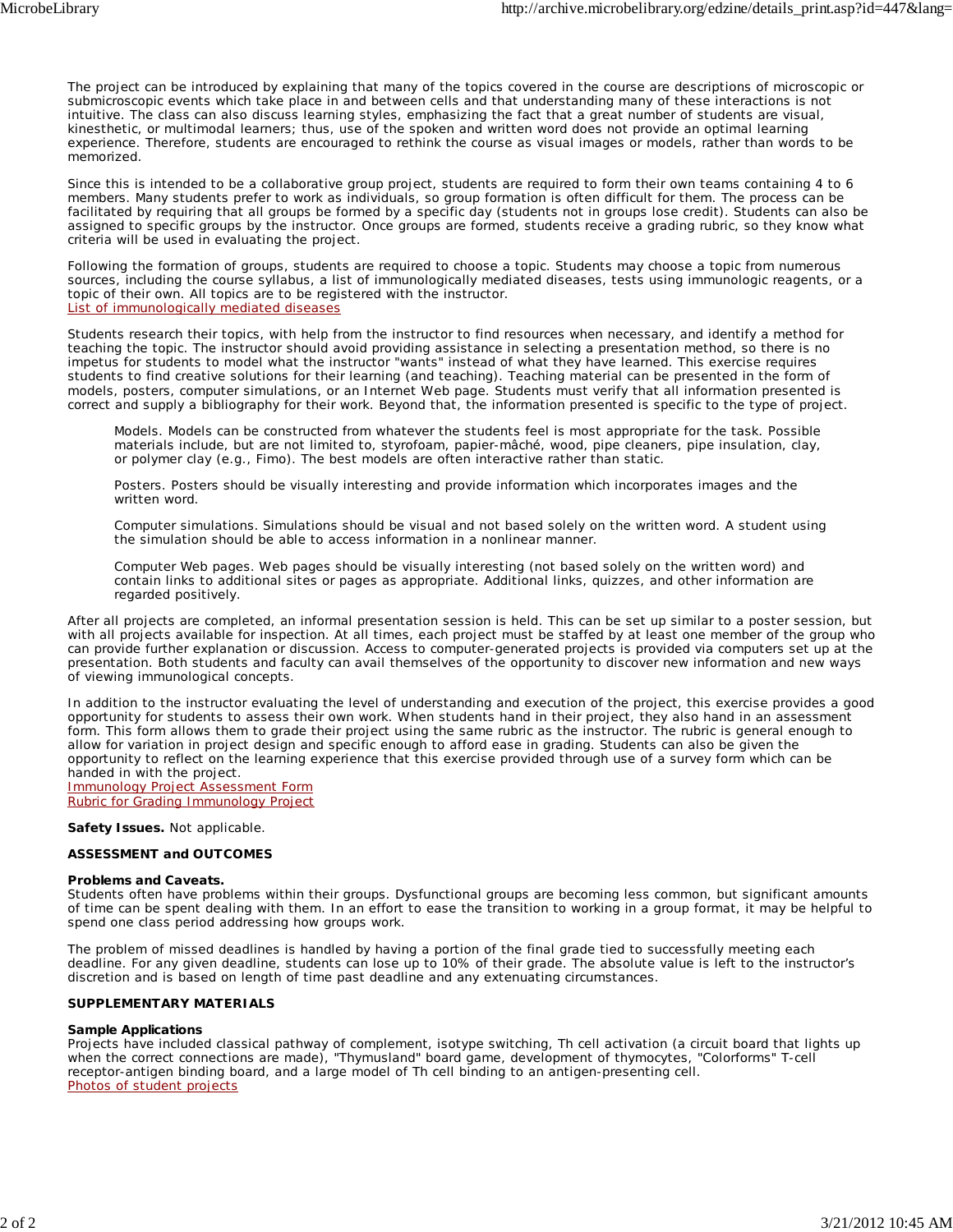# **III** Curriculum Resources

# **List of Immunologically Mediated Diseases**

### *Tumor Immunology*

Multiple Myeloma Acute Lymphoblastic Leukemia Chronic Lymphocytic Leukemia

### *Immunodeficiency*

Selective IgA deficiency X-linked agammaglobulinemia DiGeorge syndrome Wiskott-Aldrich syndrome Acquired immunodeficiency syndrome Chronic granulomatous disease Type 1 hereditary angioedema

## *Hypersensitivity*

Anaphylactic shock Allergic Rhinitis Allergic Asthma Atopic eczema Insulin-dependent diabetes mellitus Hemolytic disease of the newborn Autoimmune hemolytic anemia Myasthenia gravis Drug induced serum sickness Contact dermatitis Leprosy Pulmonary tuberculosis Crohn's disease

## *Transplantation*

Bone marrow transplant Graft rejection

### *Autoimmunity*

Systemic lupus erythematosus Rheumatoid arthritis Hashimoto's thyroiditis Addison's disease Ankylosing spondylitis Felty's syndrome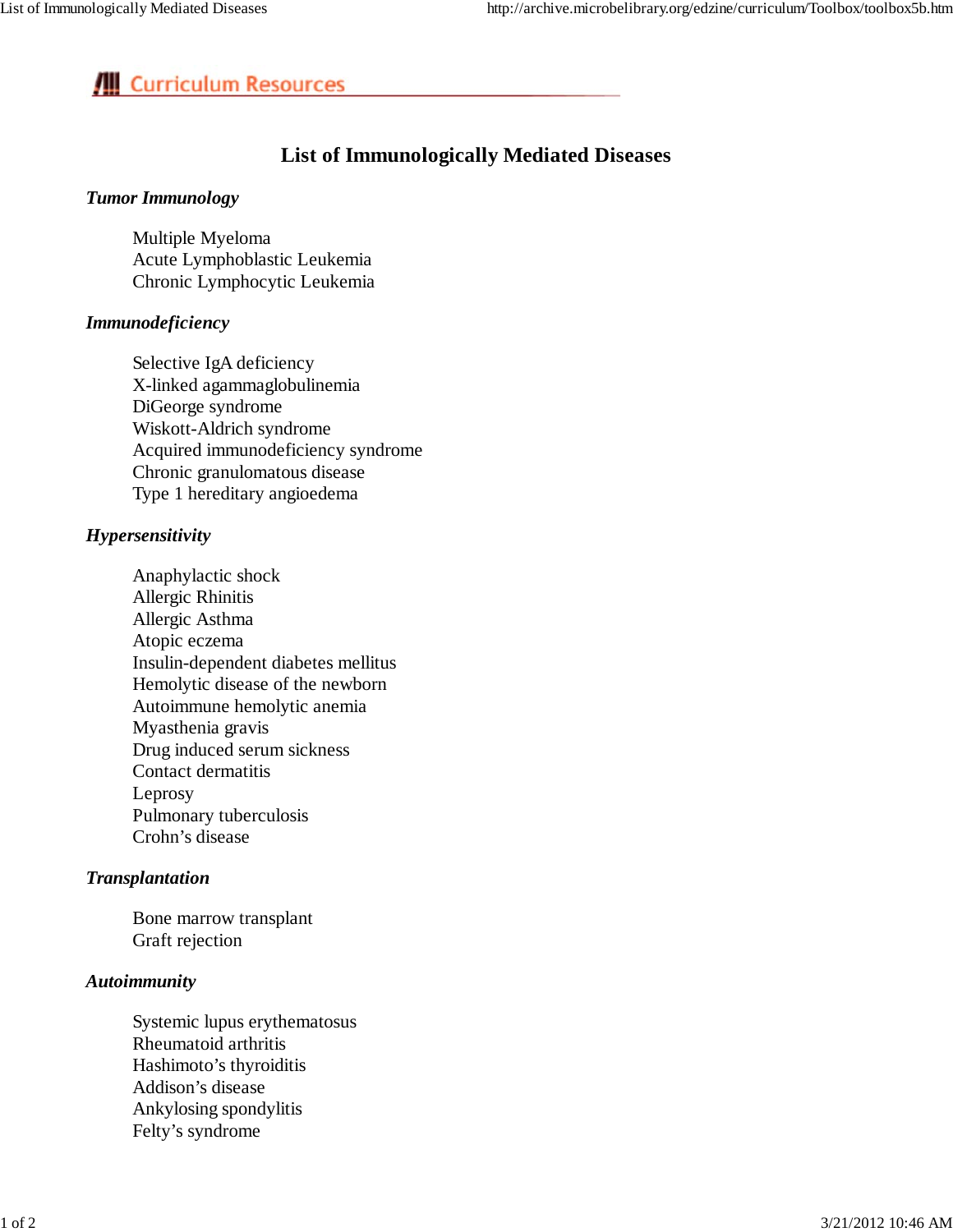*Vaccinations*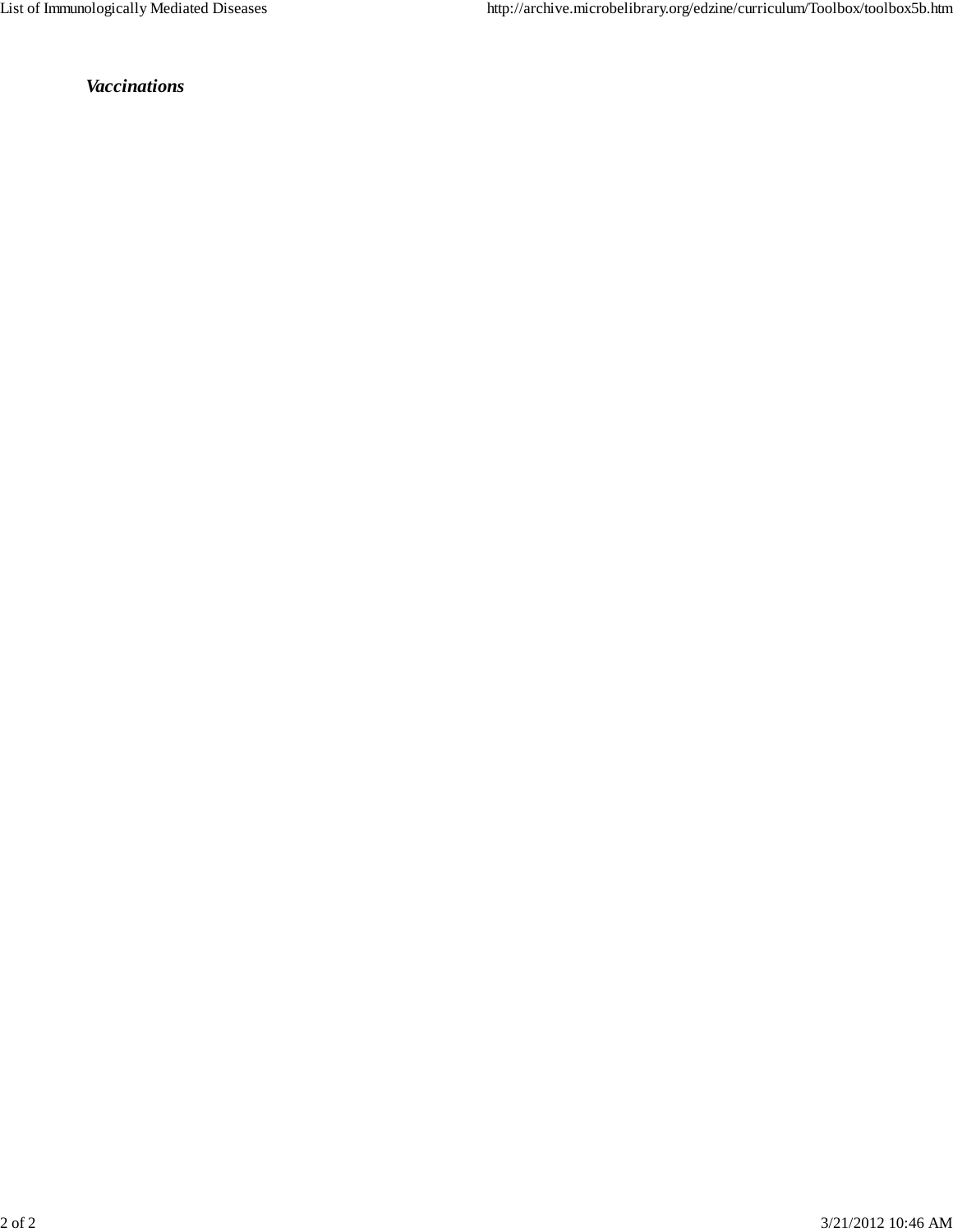# **/III** Curriculum Resources

## **Immunology Project Assessment Form**

Group Members:

What attracted your team to this project? What factors did the team consider when choosing a project?

Once the team chose a project, what sources did the team use for information?

Once the team chose a project, how did the team decide on the presentation of the project (model, computer simulation, poster, etc.)?

Once the team chose a presentation, how did the team decide how to execute the presentation?

How did the team decide what to include/exclude in the project? What was excluded? Why?

Does your project demonstrate the group's mastery of any specific immunological topic(s)? If so, how?

What did the team learn from the project?

What did **you** learn from the project?

Answer the following statement on a scale of 1 to 5 as shown below. "This project helped me to understand immunological concepts beyond the scope of this project."

| $\Delta$ Disagree $\Delta$ Disagree $\Delta$ No<br>$\left \text{Strongly}\right $ Generally Opinion |  | Agree<br><b>Generally Strongly</b> | Agree |
|-----------------------------------------------------------------------------------------------------|--|------------------------------------|-------|

How?

Using the "Rubric for Grading Immunology Project" which was handed out earlier in the term, what grade would you give your project?

Justify this evaluation.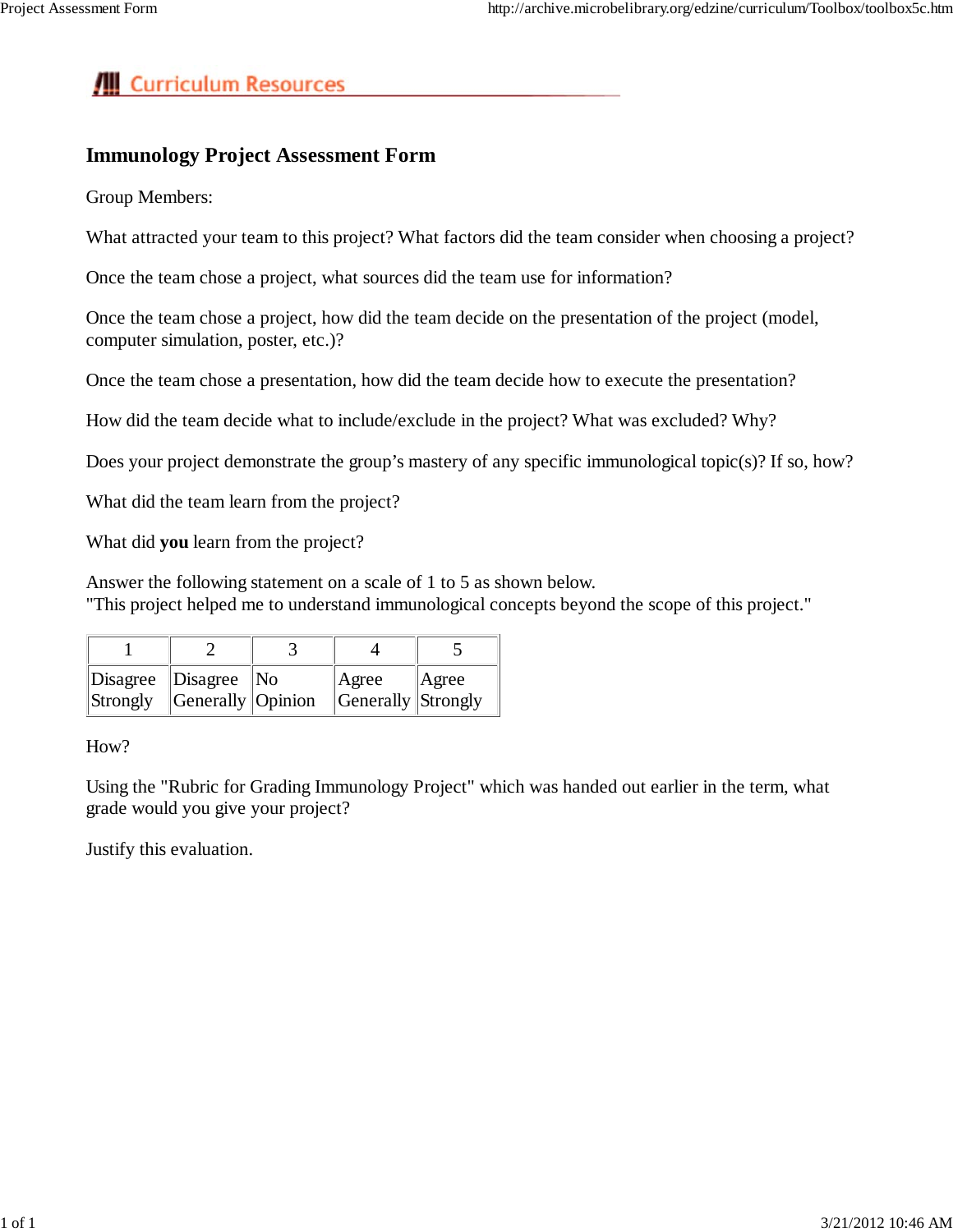# **Curriculum Resources**

| <b>Score</b>         | $A -$                                                                                                                                                                                                                                                                                                                                                          | $B -$                                                                                                                                                                                                                                                                                                                                                                     | $C -$                                                                                                                                                                                                                                                                                                                                  | F - Rush/Sloppy                                                                                                                                                                                                                                                                                                                                                                            |
|----------------------|----------------------------------------------------------------------------------------------------------------------------------------------------------------------------------------------------------------------------------------------------------------------------------------------------------------------------------------------------------------|---------------------------------------------------------------------------------------------------------------------------------------------------------------------------------------------------------------------------------------------------------------------------------------------------------------------------------------------------------------------------|----------------------------------------------------------------------------------------------------------------------------------------------------------------------------------------------------------------------------------------------------------------------------------------------------------------------------------------|--------------------------------------------------------------------------------------------------------------------------------------------------------------------------------------------------------------------------------------------------------------------------------------------------------------------------------------------------------------------------------------------|
|                      | <b>Superior</b>                                                                                                                                                                                                                                                                                                                                                | <b>Very Good Work</b>                                                                                                                                                                                                                                                                                                                                                     | <b>Acceptable Work</b>                                                                                                                                                                                                                                                                                                                 | <b>Work</b>                                                                                                                                                                                                                                                                                                                                                                                |
| <b>General</b>       | -Followed directions.<br>-Surface level distractions<br>(erasures,<br>misspellings/typos,<br>grammatical, mechanical<br>problems) are few if any.<br>-Information is accurate<br>and well organized.<br>-Presenters can clearly<br>explain the information and accurate.<br>its relevance; all of the<br>information presented is<br>relevant and accurate.    | Followed directions.<br>Surface level distractions<br>(erasures,<br>misspellings/typos,<br>grammatical, mechanical<br>problems) occasionally<br>interfere with the<br>presentation.<br>-Information is mostly<br>-Presenters can clearly<br>explain the information and<br>its relevance, but some of<br>the information presented<br>is not relevant and/or<br>accurate. | -Did not follow directions<br>completely.<br>-Surface level distractions<br>(erasures,<br>misspellings/typos,<br>grammatical, mechanical<br>problems) are many and<br>interfere with the<br>presentation.<br>-Information has many<br>inaccuracies.<br>-Presenters have difficulty<br>explaining the information<br>and its relevance. | -Did not follow directions<br>completely, in fact, missed<br>many directions.<br>Surface level distractions<br>(erasures,<br>misspellings/typos,<br>grammatical, mechanical<br>problems) suggest that the<br>presenters do not<br>understand the information.<br>-Information has many<br>inaccuracies.<br>-Presenters have difficulty<br>explaining the information<br>and its relevance. |
| <b>Model</b>         | -The model is well<br>designed and skillfully<br>executed.<br>-The model conveys the<br>important concepts in an<br>easily understandable<br>manner.<br>-The model has a key<br>which is clear and which<br>correlates easily with the<br>model.<br>-The key conveys all<br>necessary information not<br>available on the model.                               | The model is well<br>designed and reasonably<br>well executed.<br>-The model conveys the<br>concepts.<br>-The model has a key<br>which correlates with the<br>model sometimes.<br>-The key conveys some<br>necessary information not<br>available on the model.                                                                                                           | -The model is reasonably<br>designed and its execution<br>is average.<br>-The model conveys some<br>of the concepts and they<br>are not always accurate.<br>-The model has a key<br>which may or may not<br>correlate with the model.<br>-The key conveys some<br>information not available<br>on the model.                           | -The model is poorly<br>designed and its execution<br>is sloppy.<br>-The model conveys few<br>of the important concepts<br>and they are not always<br>understandable.<br>-The model has a key, but<br>it does not correlate with<br>the model.<br>-The key does not convey<br>information unavailable on<br>the model.                                                                     |
|                      | <b>Computer</b> - The computer program is<br>well designed and<br>skillfully executed.<br>-The computer program<br>uses animation or links to<br>convey the desired<br>information in a manner<br>other than the written<br>word.<br>-The computer program<br>uses links which allow the<br>'student' to explore the<br>information in a non-linear<br>manner. | -The computer program is<br>well designed and<br>reasonably well executed.<br>-The computer program<br>uses some animation or<br>links to convey the desired animation or links to<br>information in a manner<br>other than the written<br>word.<br>-The computer program<br>presents information in a<br>linear manner.                                                  | -The computer program is<br>reasonably designed and<br>its execution is average.<br>-The computer program<br>uses few examples of<br>convey the desired<br>information in a manner<br>other than the written<br>word.<br>-The information is<br>presented in a poorly<br>organized manner.                                             | -The computer program is<br>poorly designed and its<br>execution is poor.<br>-The computer program<br>provides information<br>primarily as the written<br>word.<br>-The information is<br>presented in a poorly<br>organized manner.                                                                                                                                                       |
| Case<br><b>Study</b> | -The information is<br>thorough and relevant.<br>-The clinical information<br>is clearly correlated with<br>the basic science and<br>pathology behind the<br>disease state.<br>-The poster presentation is<br>clear, visually interesting                                                                                                                      | The information is<br>thorough and mostly<br>relevant.<br>-The clinical information<br>is correlated with the basic information.<br>science and pathology.<br>-The poster presentation is<br>clear, somewhat interesting basic science and<br>visually and conveys                                                                                                        | -The information is not<br>thorough and may lack<br>important information or<br>include inappropriate<br>-The clinical information<br>is not correlated with the<br>pathology.                                                                                                                                                         | -The information is not<br>thorough and lacks<br>important information and<br>includes inappropriate<br>information.<br>-The clinical information<br>is not correlated with the<br>basic science and<br>pathology.                                                                                                                                                                         |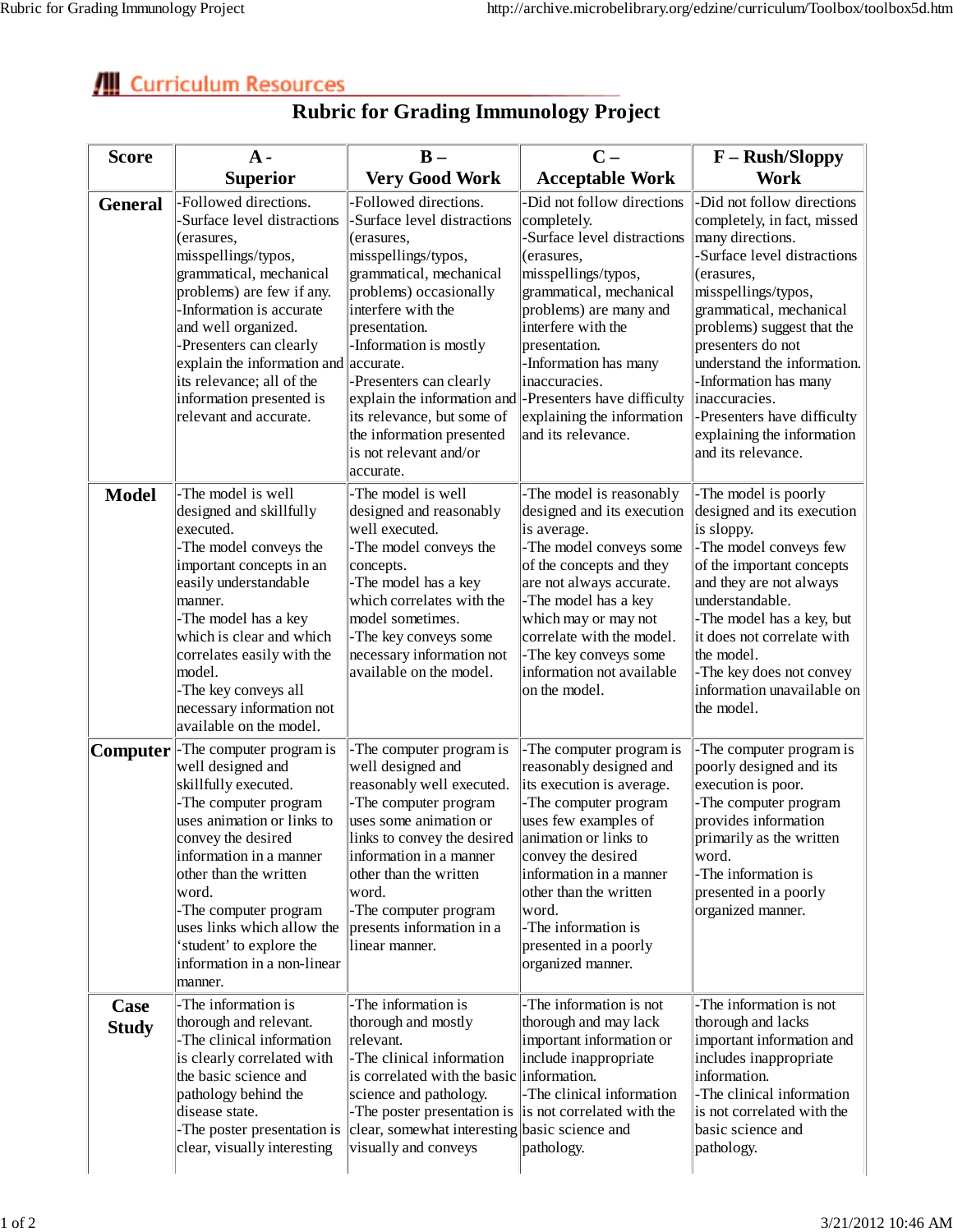| and conveys appropriate                                            | mostly appropriate | -The poster presentation is -The poster presentation is |                            |
|--------------------------------------------------------------------|--------------------|---------------------------------------------------------|----------------------------|
| linformation.                                                      | linformation.      | clear and conveys                                       | $\vert$ sloppy.            |
| -The paper correlates well -The paper correlates with information. |                    |                                                         | -The paper does not        |
| with the information in the the information in the                 |                    | -The paper does not                                     | correlate with the         |
| poster.                                                            | poster.            | always correlate with the                               | information in the poster. |
|                                                                    |                    | information in the poster.                              |                            |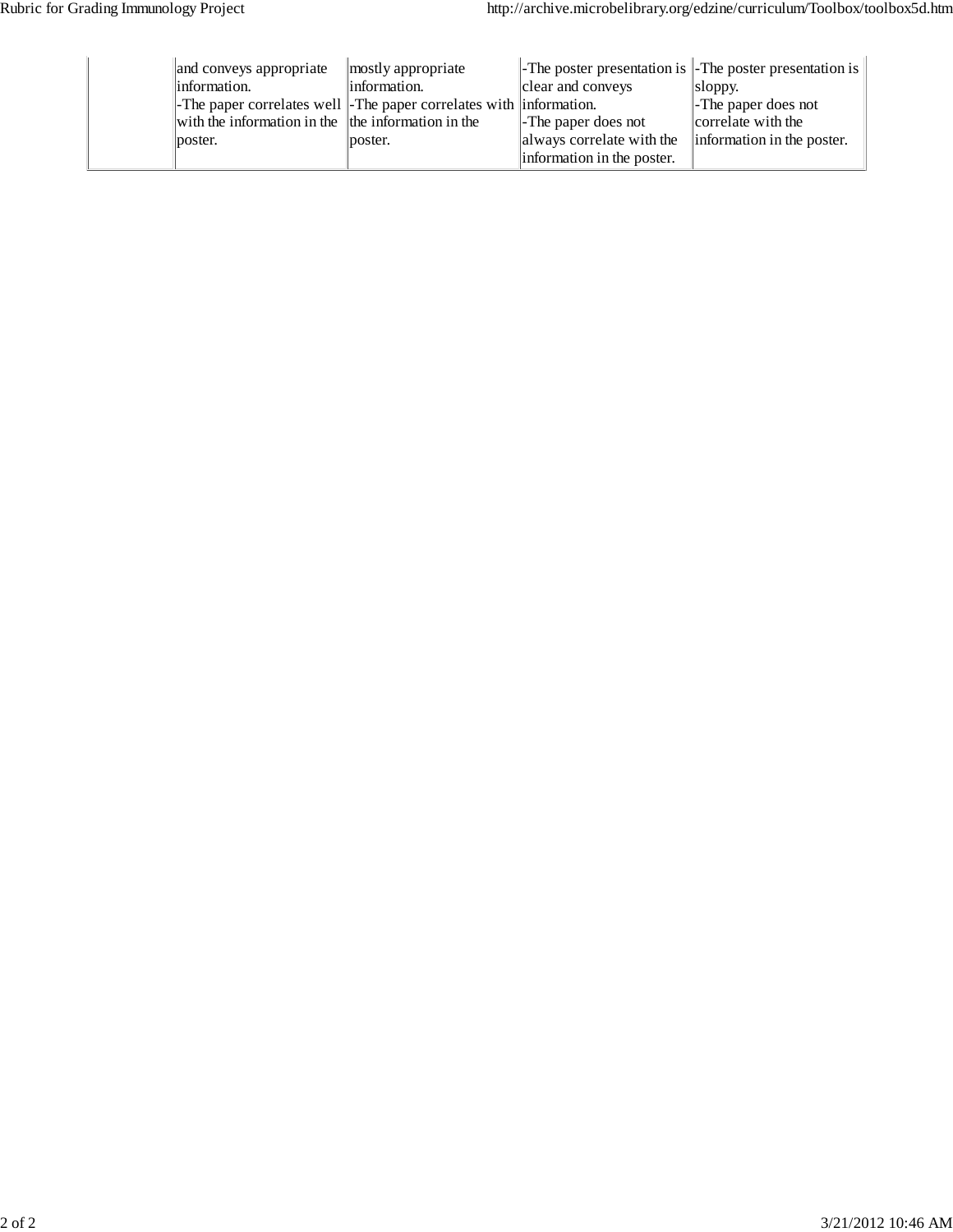# **III** Curriculum Resources

## **Appendix IV. Photos of Student Projects**



**Th cell binding to an antigen presenting cell, large model**



**Development of Thymocytes**



 **"Thymusland" board game**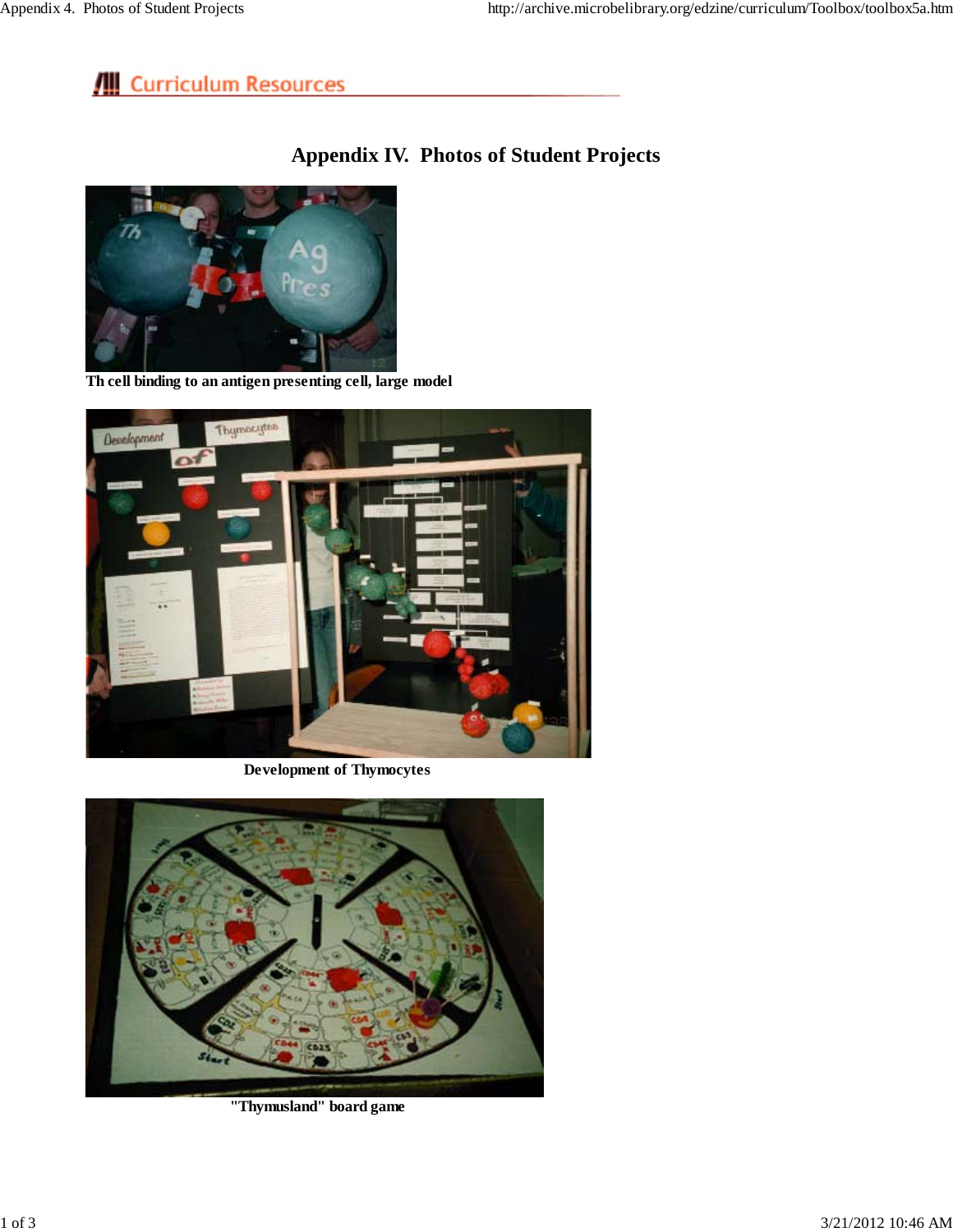

**Isotype switching**



**Th cell activation (a circuit board that lights up when the correct connections are made)**

![](_page_8_Picture_6.jpeg)

**"Colorforms" T-cell receptor antigen binding board**